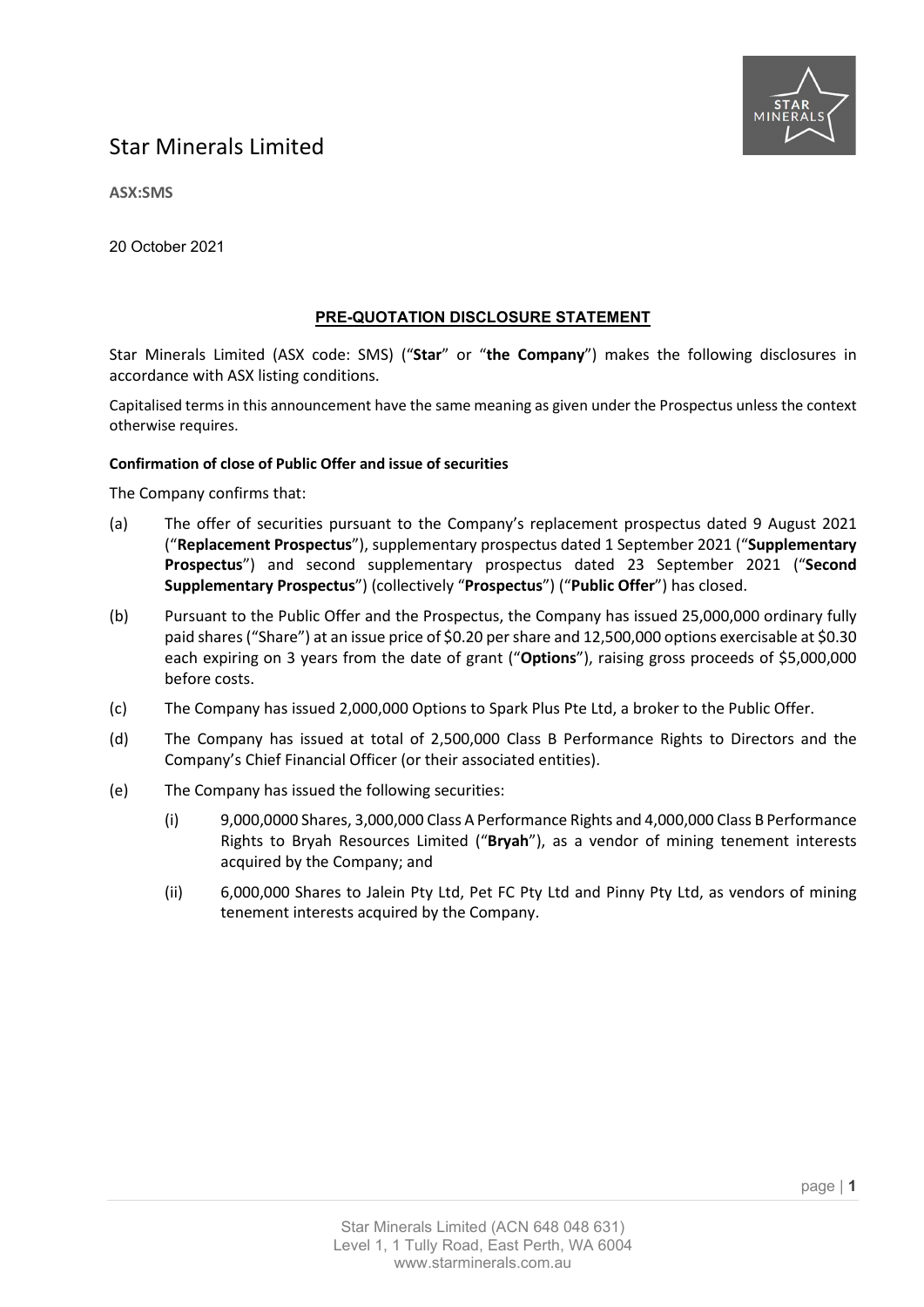

# Star Minerals Limited

### **Brokers connected to the Public Offer**

The brokers to the Public Offer who have been paid fees or granted Options by the Company for their services comprise:

| <b>Broker</b>                | Fee Paid (ex. GST) | <b>Options Granted</b> |
|------------------------------|--------------------|------------------------|
| Spark Plus Pte Ltd           | \$150,000          | 2,000,000              |
| On-Market Bookbuilds Pty Ltd | \$46,640           | Nil                    |
| Collette Capital Pty Ltd     | \$15,000           | Nil                    |
| <b>GBA Capital Pty Ltd</b>   | \$600              | Nil                    |

### **Confirmation of satisfaction of conditions precedent to acquisition of Tumblegum South Project**

The Company conditions precedent for the acquisition of the Tumblegum South Project comprising mining tenements M51/888 and L51/112, pursuant to Tumblegum South Acquisition Agreement referred to in Section 7.2(a) of the Replacement Prospectus, have been satisfied and the Company has completed the acquisition by:

- (a) the payment of \$5,000 to Australian Vanadium Limited ("**AVL**") for reimbursement of expenditure;
- (b) the grant to AVL of a 0.75% net smelter return royalty on all products extracted or derived from the area of M51/888;
- (c) the payment of \$500,000 to Bryah for reimbursement of expenditure;
- (d) the issue of the following securities to Bryah:
	- (i) 9,000,000 shares;
	- (ii) 3,000,000 Class A Performance Rights; and
	- (iii) 4,000,000 Class B Performance Rights.

The Company considers that there are no legal, regulatory, statutory or contractual impediments to it entering onto the land the subject of the Tumblegum South Project tenements and carrying out exploration activities such that the Company will be able to spend its funds in accordance with the statement of commitments set out in Section 2.10 of the Replacement Prospectus.

#### **Confirmation of satisfaction of conditions precedent to acquisition of West Bryah Project**

The Company conditions precedent for the acquisition of the West Bryah Project comprising mining tenements E52/3739, E52/3553, E52/3737, E52/3803, E52/3804, E52/3802 and E52/3809, pursuant to the West Bryah Acquisition Agreements between the Company and each of Jalein Pty Ltd, Pet FC Pty Ltd and Pinny Pty Ltd (each a "vendor") referred to in Section 7.2(b) of the Replacement Prospectus, have been satisfied and the Company has completed the acquisition by:

- (a) the grant to each vendor of a 0.75% net smelter return royalty on all products extracted or derived from the area within the boundary of the relevant tenement sold by that vendor to the Company; and
- (b) the issue of at total of 6,000,000 Shares to the vendors.

The Company considers that there are no legal, regulatory, statutory or contractual impediments to it entering onto the land the subject of the West Bryah Project tenements and carrying out exploration